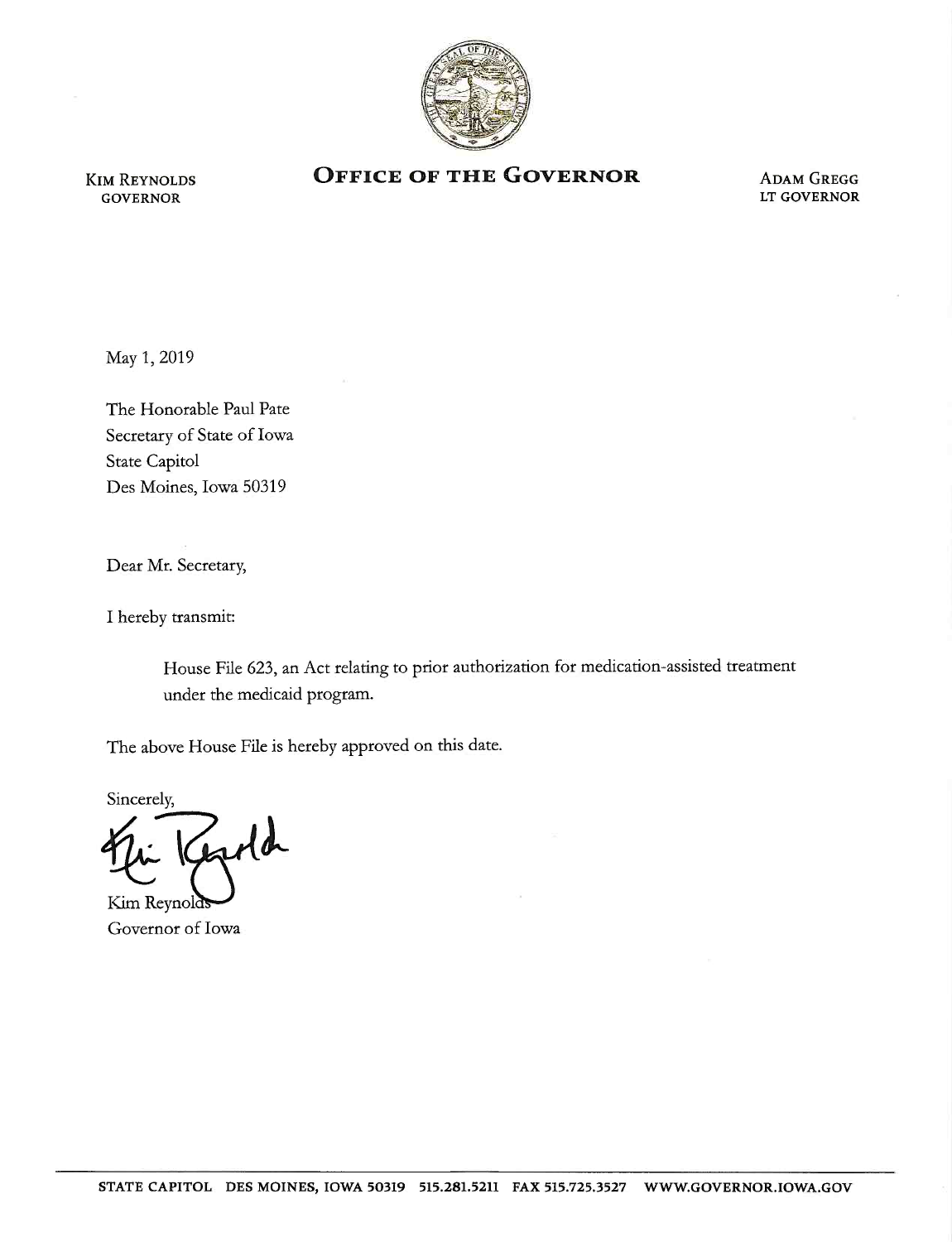

House File 623

AN ACT

RELATING TO PRIOR AUTHORIZATION FOR MEDICATION- ASSISTED TREATMENT UNDER THE MEDICAID PROGRAM.

BE IT ENACTED BY THE GENERAL ASSEMBLY OF THE STATE OF IOWA:

Section 1. MEDICATION-ASSISTED TREATMENT  $-$  MEDICAID  $-$ PRIOR AUTHORIZATION.

1. The department of human services shall adopt rules pursuant to chapter 17A to require that under both Medicaid fee-for-service and managed care administration, at least one form of medication-assisted treatment approved by the United States food and drug administration for treatment of substance use disorder, in each of the following categories, is available to Medicaid members without prior authorization:

- a. Methadone.
- b. Buprenorphine.
- c. Naloxone.
- d. Buprenorphine and naloxone combination.
- e. Naltrexone.